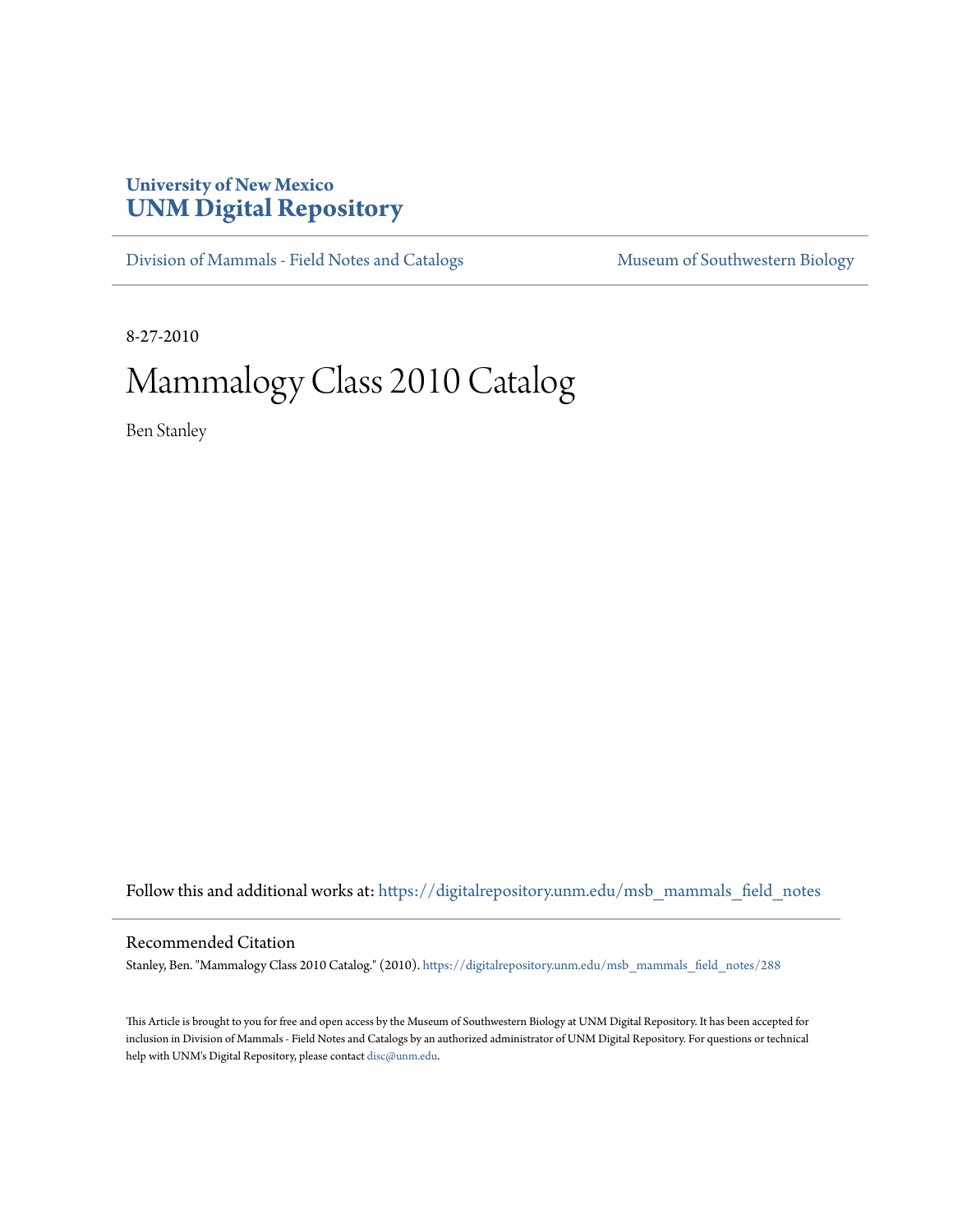#### **TRAPLINE DATA SHEET**



**Cover Classes** 

 $0 = 0.9\%$ ; 1 = 10-19%; 2 = 20-29%; 3 = 30-39%; 4 = 40-49%; 5 = 50-59%; 6 = 60-69%; 7 = 70-79%; 8 = 80-89%; 9 = 90-100%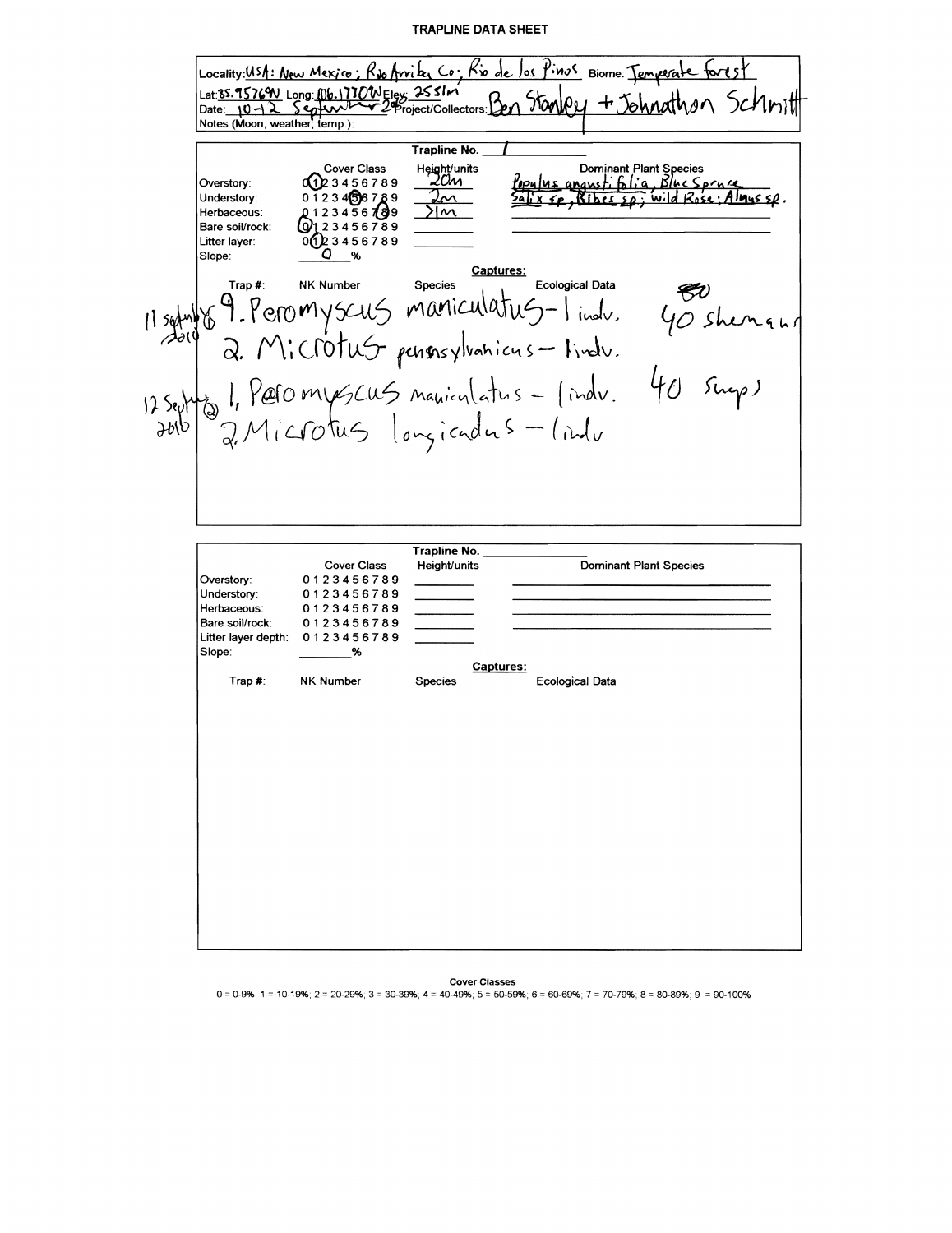### **TRAPLINE** DATA SHEET



Cover Classes

 $0 = 0.9\%$ ; 1 = 10-19%; 2 = 20-29%; 3 = 30-39%; 4 = 40-49%; 5 = 50-59%; 6 = 60-69%; 7 = 70-79%; 8 = 80-89%; 9 = 90-100%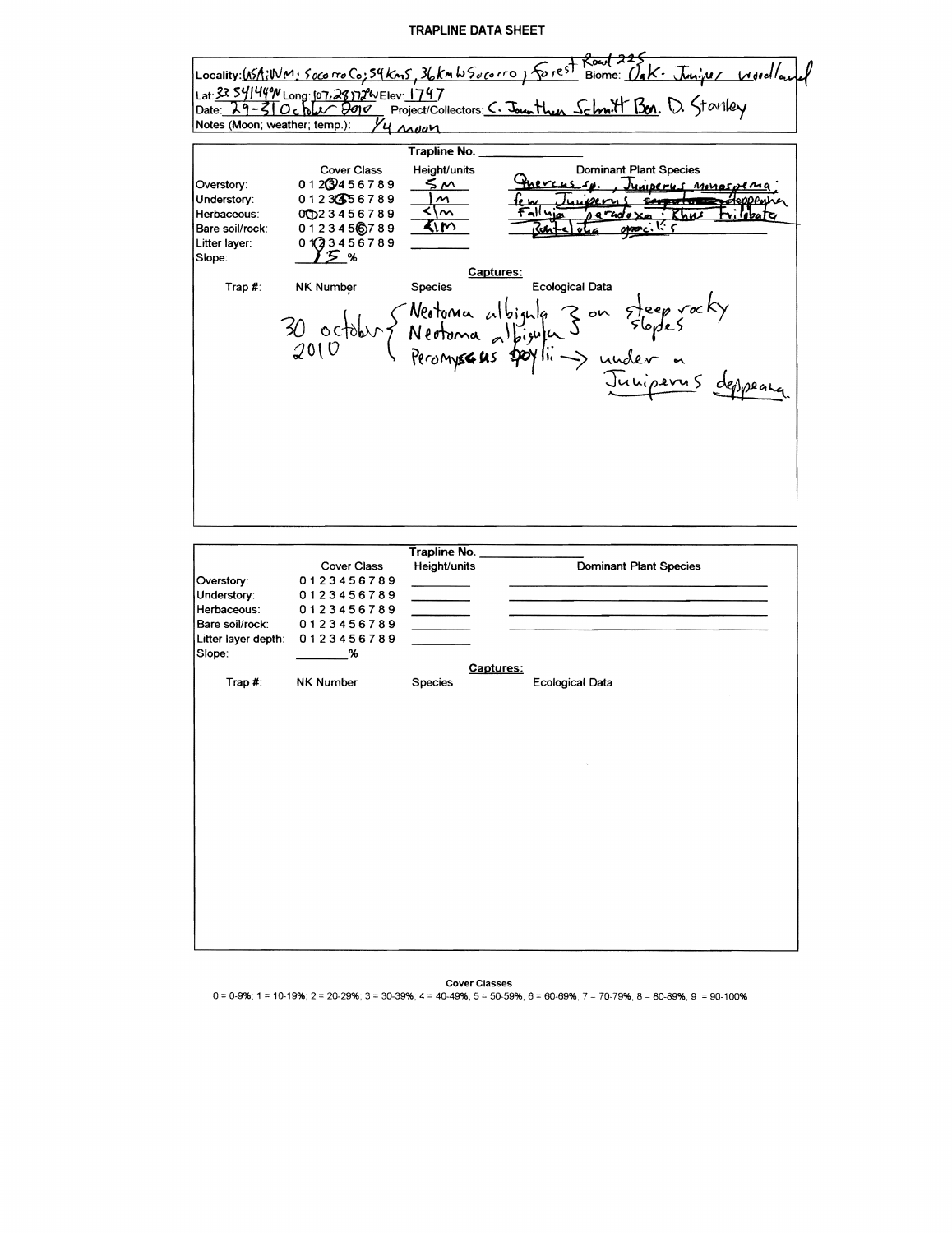Catalogue USA: California: San Luis Obispo<br>Co, 4.8 Km ESE of Creston<br>35°30'a9"N, 120°28'11"W 1. Spermophilus beechey:<br>NIK.196129 360-140-46-22 +Shel + tissues  $\equiv$  220q USA:NM: Bio Arriba Co, Bio de los Pinos, 3Km W San Miguel<br>35°95'76"N, 106.1970W, 2551m  $7 - s$ eptember - 2010 a. Neotoma mexicana<br>NK:195753 a50-22-33-29 3. Tamias quadrivittatus  $234 - 109 - 33 - 19$ NK: 195775 +shel +tissues  $\equiv 66$ 4. Neotoma mexicana<br>a69-175-31-26  $\equiv 87a$ +shel +tissues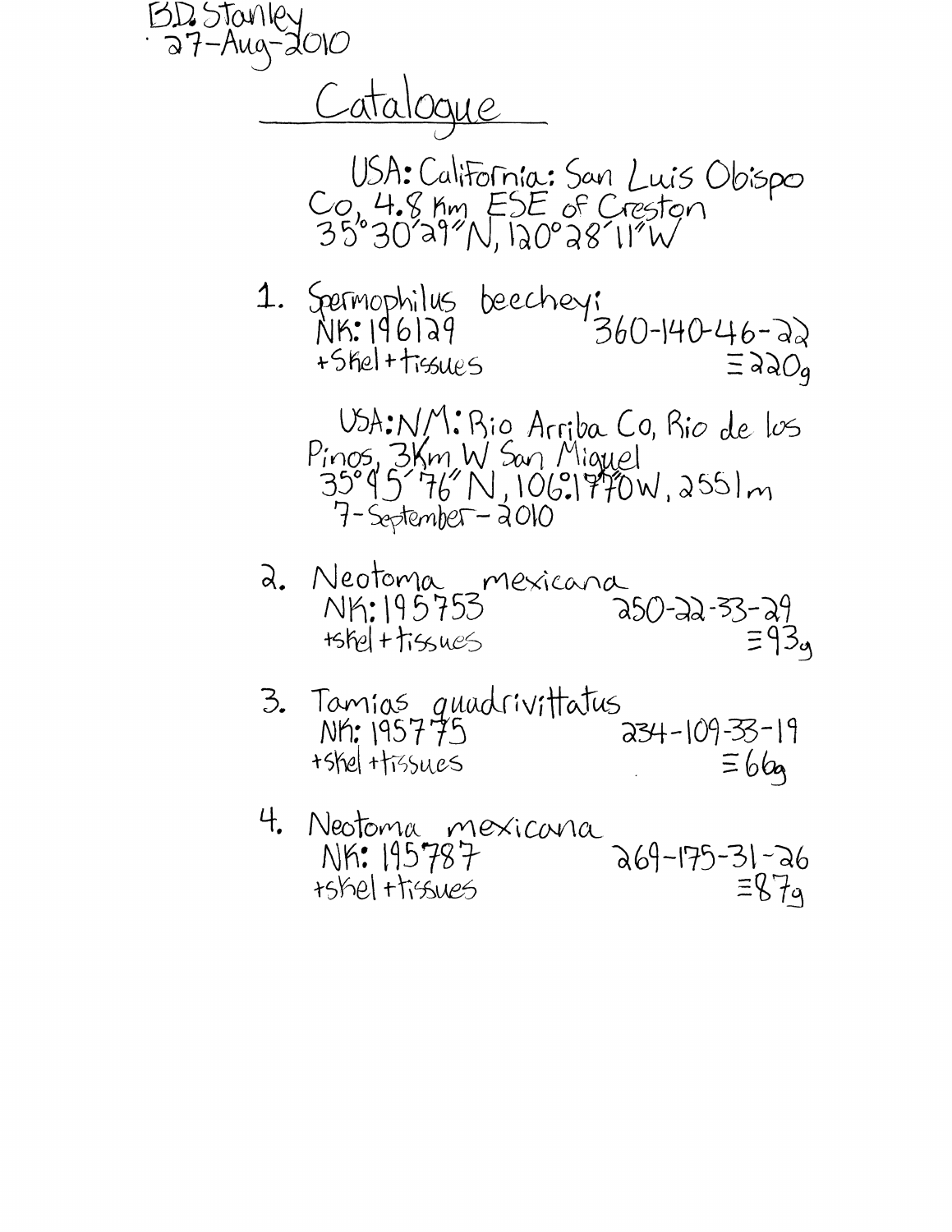USA: NM: SOCOTRO County, FR 225;<br>54Km 5, 36Km W of Socotro.<br>33°5444"N, 107°2872"W, 1747m

5. Dipodomys merriam:<br>NK: 195943 merriam:  $248-144-39-12$ tshel ttissues  $\equiv 43q$ 

- 6. Neotoma albigula<br>NK: 195953 292-131-32-25 tshel Hissues  $\equiv$  115<sub>4</sub>
	- USA: Alaska: Flower Mountain<br>59.38307 N, 136.32139 W, 3475m<br>17-July-2010
- 7. Sorex cinereus NY: 196863 **Ishel Hissues**

USA: Washington: Ferry Co

8. Mustela ermina  $305 - 85 - 39 - 16 = 108$ **NIS: 137787** tskel + tissues + tonque toliaphram